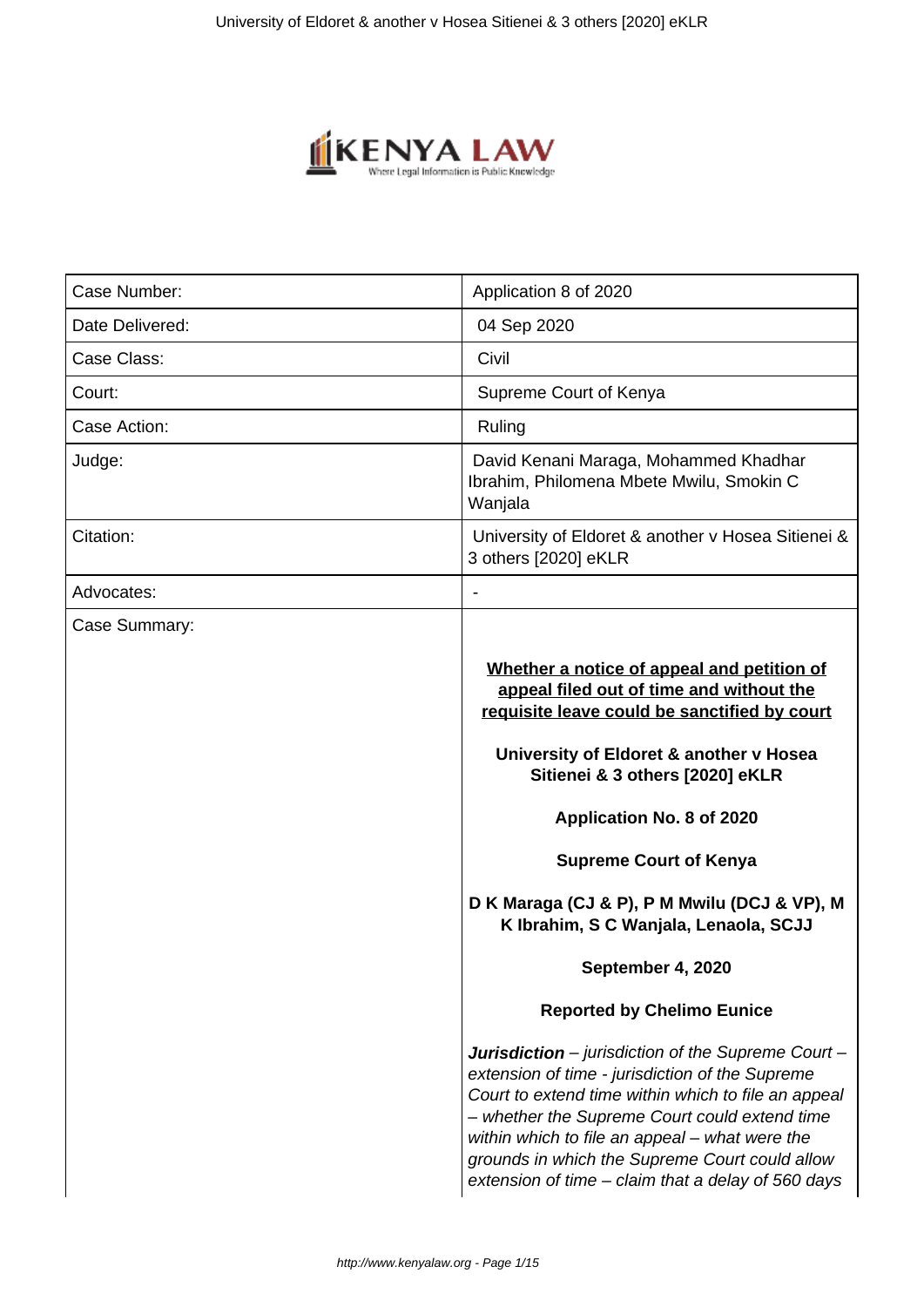in filing an appeal was as a result of a litigant pursuing a review process before the Court of Appeal - whether the court could extend time within which to file an appeal in such a situation.

**Civil Practice and Procedure** – appeals – appeals to the Supreme Court – time within which to file appeals before the Supreme Court – importance of filing of a notice of appeal – whether a notice of appeal and petition of appeal filed out of time and without the requisite leave could be sanctified by the court - Supreme Court Rules, 2020, rule 36.

# **Brief facts**

The applicants sought to stay execution of decree and orders arising from the judgment of the Court of Appeal delivered on October 18, 2018 and for extension of time to file notice of appeal and petition of appeal in relation to the judgment. The applicants argued that if the stay orders were not granted, the 1<sup>st</sup> applicant was going to suffer substantial losses because it would be required to expend public funds to satisfy the decretal sums amounting to Shs. 38,903,116.60 in favour of the 1<sup>st</sup> and 2<sup>nd</sup> respondents.

On the issue of leave to lodge the notice of appeal and appeal out of time, the applicants explained the delay by stating that after the delivery of the judgment by the Court of Appeal, they sought to review the same unsuccessfully as their application was dismissed. That a subsequent petition to the Supreme Court challenging the review ruling was also dismissed. They maintained that the steps they took revealed their concerted and diligent efforts made to access justice and that they were not indolent at any point.

The  $1<sup>st</sup>$  and  $2<sup>nd</sup>$  respondent opposed the application arguing that the Supreme Court had no jurisdiction to grant the prayers sought in the absence of a proper notice of appeal filed before it and that in any event, the application for stay was overtaken by events since the applicants' account had already been garnished. They further stated that the application had been brought more than 560 days after the decision was delivered, making the application for stay a non-starter, impish and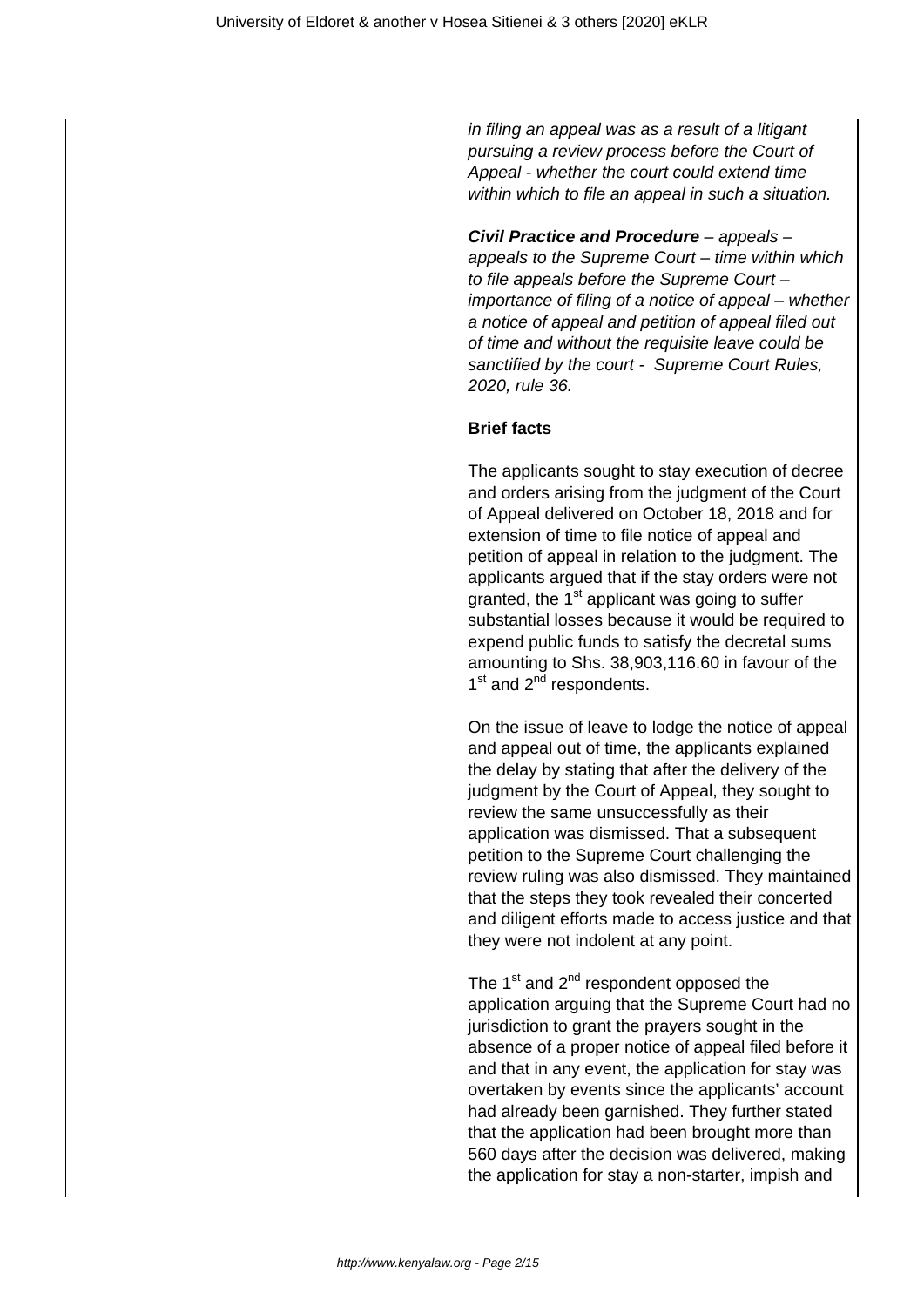purely an abuse of the court process. They argued that ignorance of the law on the side of the applicants' legal advisors could not find a ground for extension of time and the court could not deem as properly filed documents lodged in court after 560 days without authority as that would amount to countenancing egregious actions.

# **Issues**

- i. Whether the Supreme Court could extend time within which to file an appeal.
- ii. Whether the Supreme Court could allow extension of time in filing an appeal where the delay was as a result of a litigant pursuing a review process before the Court of Appeal.
- iii. Whether an aggrieved party could apply for review of the decision complained of and pursue an appeal against the same decision concurrently.
- iv. Whether a notice of appeal and petition of appeal filed out of time and without the requisite leave could not be sanctified by the court.

# **Held**

- 1. The Supreme Court had jurisdiction to extend time and the exercise of that jurisdiction was an issue of its judicial discretion. A particular consideration being whether the applicants had a reasonable reason to explain their delay to the court's satisfaction.
- 2. The main contention by the applicants was that they had sustained a diligent quest for justice only that they relied on their advocates' honest belief and advice in pursuing a review of the Court of Appeal judgment and subsequent appeal before the Supreme Court. That course, unfortunately for them, did not yield their expected outcome, hence, the reason they were seeking another opportunity to go at it albeit by way of appeal on the substantive judgment of the Court of Appeal.
- 3. Following the decision of the Court of Appeal, the applicants were faced with two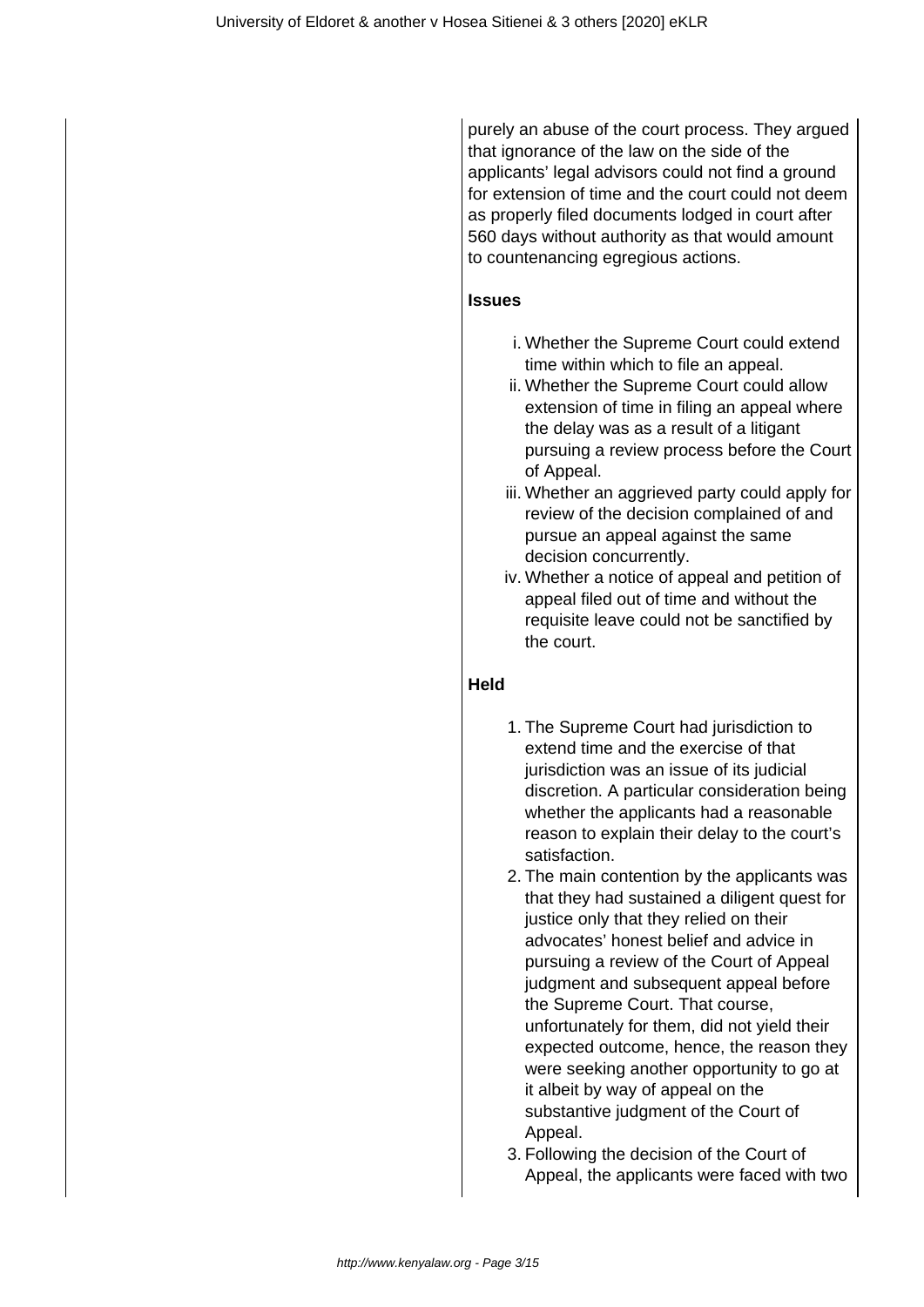options, to either file for review of the decision to the same court or pursue an appeal before the Supreme Court within either of the applicable jurisdictional contours. The applicants, as advised by their advocates, chose the former. They could not concurrently pursue both options as that would be an outright abuse of judicial process. However, where a litigant had more than one option to pursue, he had to settle on one of them. The decision on which course to pursue was taken in advance and once it was taken, the other option was no longer available or placed in abeyance to be reverted to at a later stage in the event the initial option did not succeed. That meant that when choosing, the litigant was expected to choose the best available option since he could not have any further recourse.

- 4. When the applicants preferred to pursue a review of the decision, as they were entitled to, that was the best option in their assessment even if it turned out to be unsuccessful. Allowing them to take the second option at the instant stage, as if they never exercised the first option in the first place, would not only contribute to protracting litigation but also defeat the whole essence of finality of the litigation process. That would mean that precious judicial time and resources would have been unnecessarily expended in not settling the dispute but rather satisfying the litigants' options to cherry pick and engage in trial and error at the altar of judicial process without the attendant consequences.
- 5. The delay which the applicants sought to be excused from was largely as a result of the applicants' pursuit of the review process before the Court of Appeal and the resultant appeal before the Supreme Court. That delay was 560 days. Whereas the applicants would have diligently been pursuing their options whose success could have had an implication on the need for the instant proceedings, the court was not inclined to accept such explanation.
- 6. Rule 36 of the Supreme Court Rules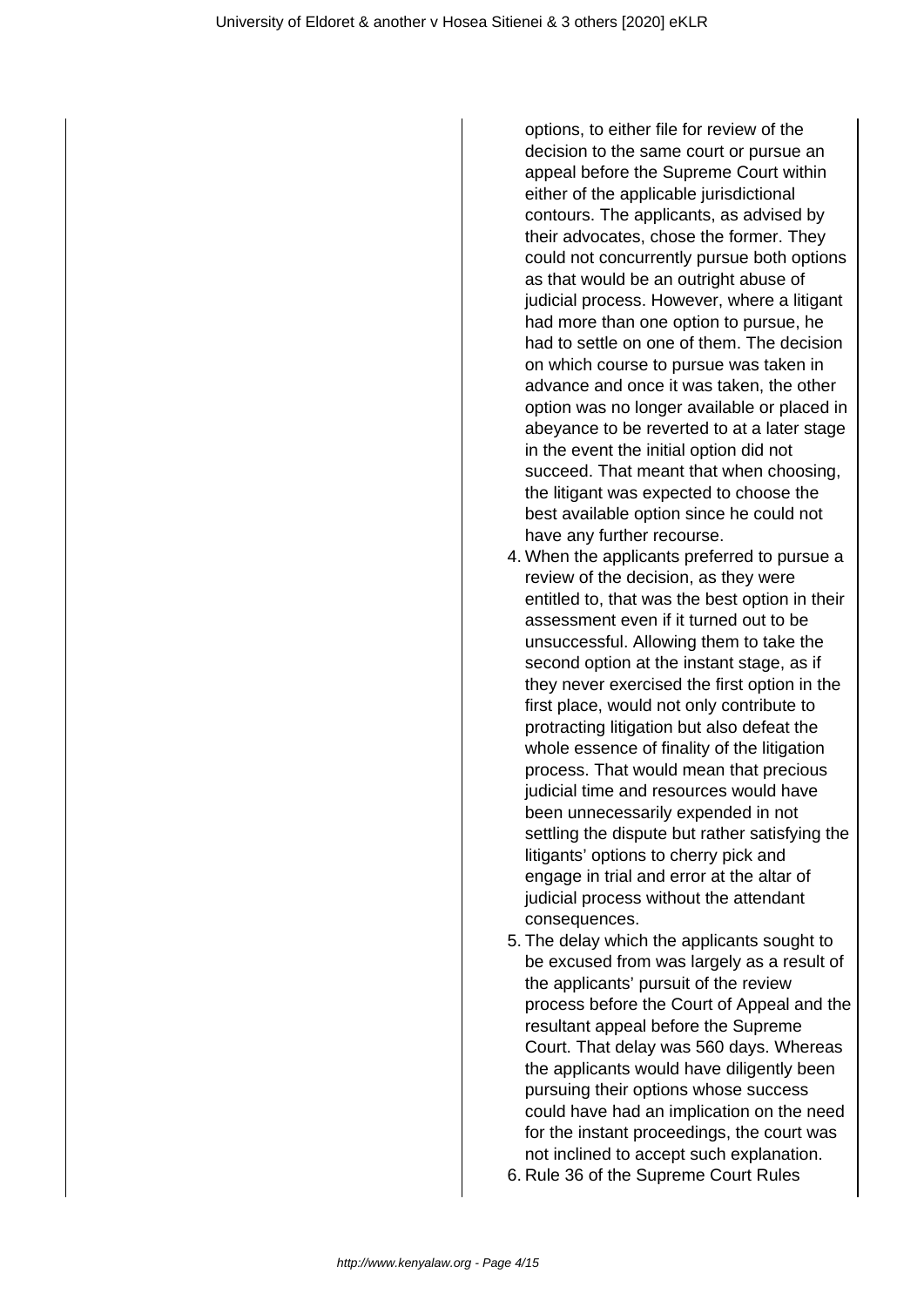provided for the filing of a notice of appeal within fourteen days of a decision of the Court of Appeal from which an intended appeal was founded. The filing of a notice of appeal was not premised on any occurrence or condition to be fulfilled by the appellant. It signified the intention to appeal. The applicants appreciated as much in filing their notice of appeal against the review decision of the Court of Appeal. The applicants could not, therefore, argue that they did not know the importance of that step. The applicants had not explained why they never attempted to comply with that important step at the time.

- 7. The prevailing circumstances did not enable the court to evaluate any satisfactory reasons that excused the applicants from the apparent noncompliance. The purported filing of a notice of appeal and petition of appeal without the requisite leave could not be sanctified by the court, notwithstanding that a case number was issued to the applicants. The alleged notice of appeal and petition of appeal, therefore, had to be struck out from the court record for having been filed without the court's sanction and out of time. The notice of appeal not having been filed on time, the court could not resuscitate anything in the matter. The prayer for extension of time, thus, failed.
- 8. In the absence of a subsisting appeal, the prayers for stay in both applications were superfluous. The principle objective for grant of orders of stay was to preserve the subject matter of an appeal. The applicant had to satisfy the court that the intended appeal was arguable and not frivolous, and that unless the stay order sought was granted, the appeal or intended appeal would be rendered nugatory.
- 9. The applicants' intended appeal would, but for the court's finding, been arguable. The applicants sought to challenge the manner in which the Court of Appeal exercised its jurisdiction and how that related to articles 25 and 50 of the Constitution. The issues raised in the matter related to the court's determination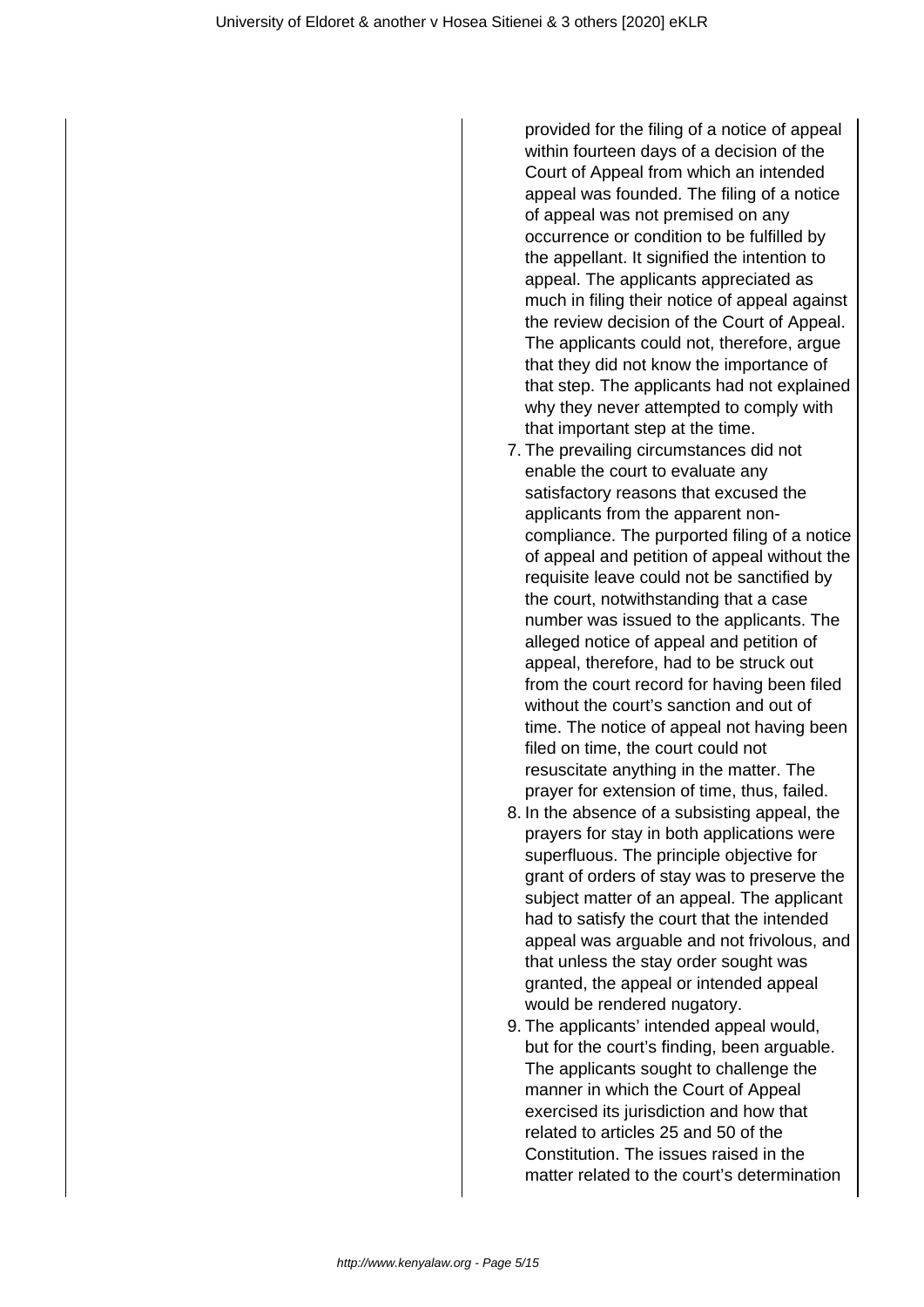|                                     | of the doctrine of res judicata a similar<br>issue pending before the court.<br>10. As for the other consideration whether or<br>not the intended appeal would be rendered<br>nugatory, the applicants' position was<br>contradictory. The garnishee proceedings<br>were as a result of lawful legal process<br>arising from a decree issued by a<br>competent court. That in itself could not<br>justify grant of stay particularly in the wake<br>of the status of the appeal. Accordingly,<br>the court was not persuaded to grant stay<br>orders under the circumstances, as it<br>would have served no purpose.<br>Applications dated May 6, 2020 and May 22, 2020<br>dismissed, petition of appeal dated May 6, 2020<br>struck out, with each party bearing own costs. |
|-------------------------------------|------------------------------------------------------------------------------------------------------------------------------------------------------------------------------------------------------------------------------------------------------------------------------------------------------------------------------------------------------------------------------------------------------------------------------------------------------------------------------------------------------------------------------------------------------------------------------------------------------------------------------------------------------------------------------------------------------------------------------------------------------------------------------|
| <b>Court Division:</b>              | Civil                                                                                                                                                                                                                                                                                                                                                                                                                                                                                                                                                                                                                                                                                                                                                                        |
| <b>History Magistrates:</b>         |                                                                                                                                                                                                                                                                                                                                                                                                                                                                                                                                                                                                                                                                                                                                                                              |
| County:                             | <b>Nakuru</b>                                                                                                                                                                                                                                                                                                                                                                                                                                                                                                                                                                                                                                                                                                                                                                |
| Docket Number:                      |                                                                                                                                                                                                                                                                                                                                                                                                                                                                                                                                                                                                                                                                                                                                                                              |
| <b>History Docket Number:</b>       | Civil Appeal No.55 of 2017 (as consolidated with<br>Civil Appeal No. 58 of 2017                                                                                                                                                                                                                                                                                                                                                                                                                                                                                                                                                                                                                                                                                              |
| Case Outcome:                       |                                                                                                                                                                                                                                                                                                                                                                                                                                                                                                                                                                                                                                                                                                                                                                              |
| <b>History County:</b>              | Nakuru                                                                                                                                                                                                                                                                                                                                                                                                                                                                                                                                                                                                                                                                                                                                                                       |
| <b>Representation By Advocates:</b> |                                                                                                                                                                                                                                                                                                                                                                                                                                                                                                                                                                                                                                                                                                                                                                              |
| Advocates For:                      | ×,                                                                                                                                                                                                                                                                                                                                                                                                                                                                                                                                                                                                                                                                                                                                                                           |
| Advocates Against:                  |                                                                                                                                                                                                                                                                                                                                                                                                                                                                                                                                                                                                                                                                                                                                                                              |
| Sum Awarded:                        |                                                                                                                                                                                                                                                                                                                                                                                                                                                                                                                                                                                                                                                                                                                                                                              |

 The information contained in the above segment is not part of the judicial opinion delivered by the Court. The metadata has been prepared by Kenya Law as a guide in understanding the subject of the judicial opinion. Kenya Law makes no warranties as to the comprehensiveness or accuracy of the information.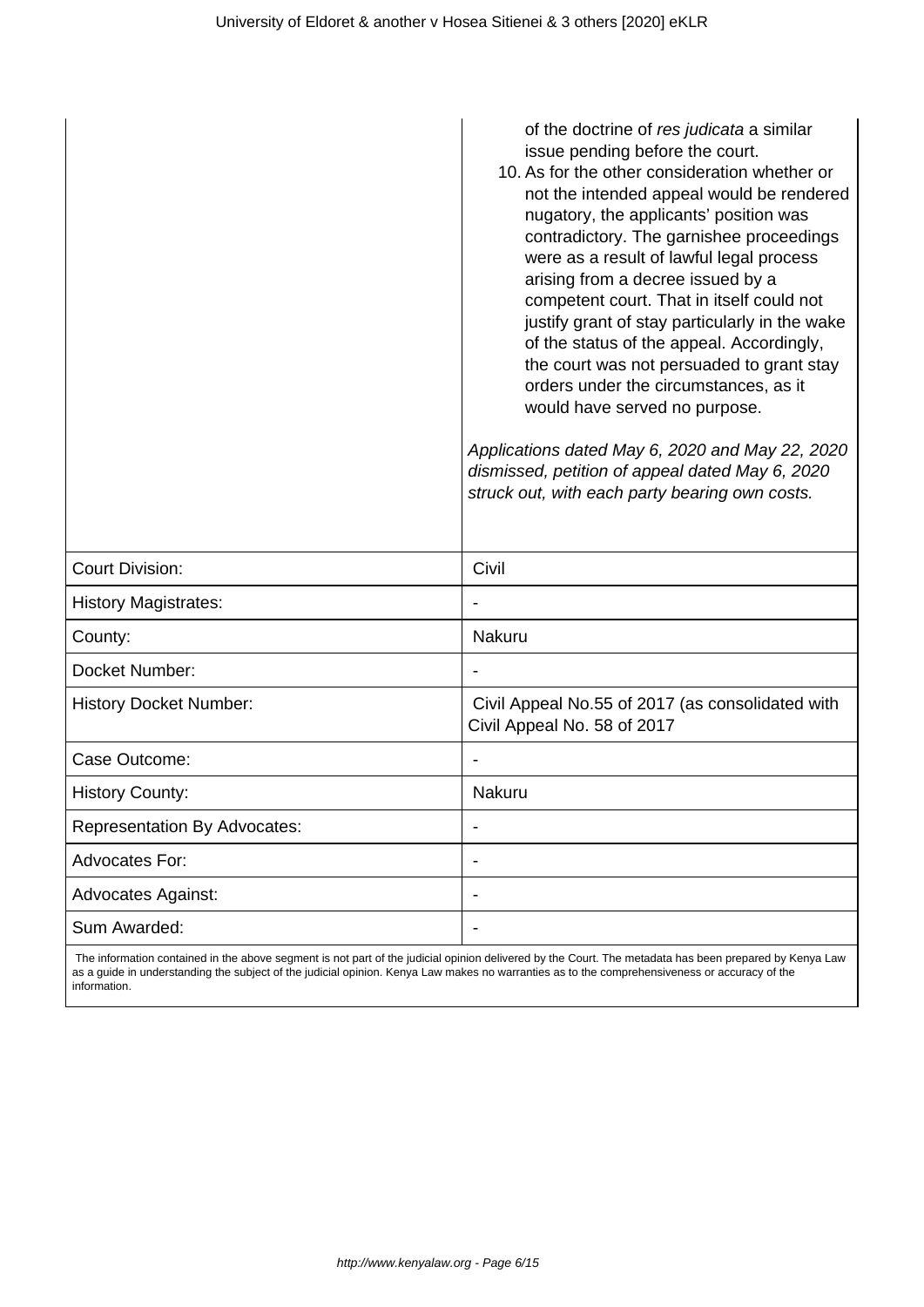## **REPUBLIC OF KENYA**

#### **IN THE SUPREME COURT OF KENYA AT NAIROBI**

*(Coram: Maraga CJ & P, Mwilu DCJ & VP, Ibrahim, Wanjala, Lenaola, SCJJ)*

## **APPLICATION NO. 8 OF 2020**

# **BETWEEN**

**UNIVERSITY OF ELDORET…...…………………………….……….1ST PETITIONER**

**THE VICE CHANCELLOR, UNIVERSITY OF ELDORET………2ND PETITIONER**

## **VERSUS**

**HOSEA SITIENEI……………....………………………………...…......1ST RESPONDENT**

**PROFESSOR EZEKIEL KIPROP...…………………….………...….2ND RESPONDENT**

**THE CABINET SECRETARY FOR EDUCATION**

**SCIENCE AND TECHNOLOGY......…………………...……………...3RD RESPONDENT**

**ATTORNEY GENERAL……………....……………………………......4TH RESPONDENT**

*(Being applications for stay of execution of the decree and orders arising from the judgment of the Court of Appeal at Nakuru (Lady Justice Nambuye, Lady Justice Sichale & Mr. Justice Kantai JJA) delivered on the 18th October 2018 in Civil Appeal No.55 of 2017 (as consolidated with Civil Appeal No. 58 of 2017) and for extension of time to file Notice of Appeal and Petition of Appeal in relation to the said judgment)*

## **RULING OF THE COURT**

## *Introduction*

**[1]** On 30th April 2020, we delivered a ruling on two applications brought by the parties to this matter. The first application filed on 23rd August 2019 by the applicants sought a stay of execution of the judgment and decree of the Court of Appeal at Nakuru delivered on 18th October 2018, the same judgment subject to the present intended appeal. The second application by the 1st and 2nd respondents (the respondents) sought the striking out of both the Notice and Record of this Appeal. The appeal subject to those applications was in respect of a ruling delivered by the Court of Appeal on 9th July 2019 in which the petitioners had sought to review the judgment made on 18th October 2018. In our ruling, we struck out the petition of appeal and dismissed the application for stay of execution. Other than the 1st and 2nd respondents, the other respondents, just like in those applications subject to the ruling on 30th April 2020, did not participate in the present applications.

**[2]** On 7th May 2020, the applicants were back before the Supreme Court. They filed a petition being **Petition No. 6 of 2020** against the respondents. Contemporaneously, they filed a Notice of Motion application on the same date seeking in effect the following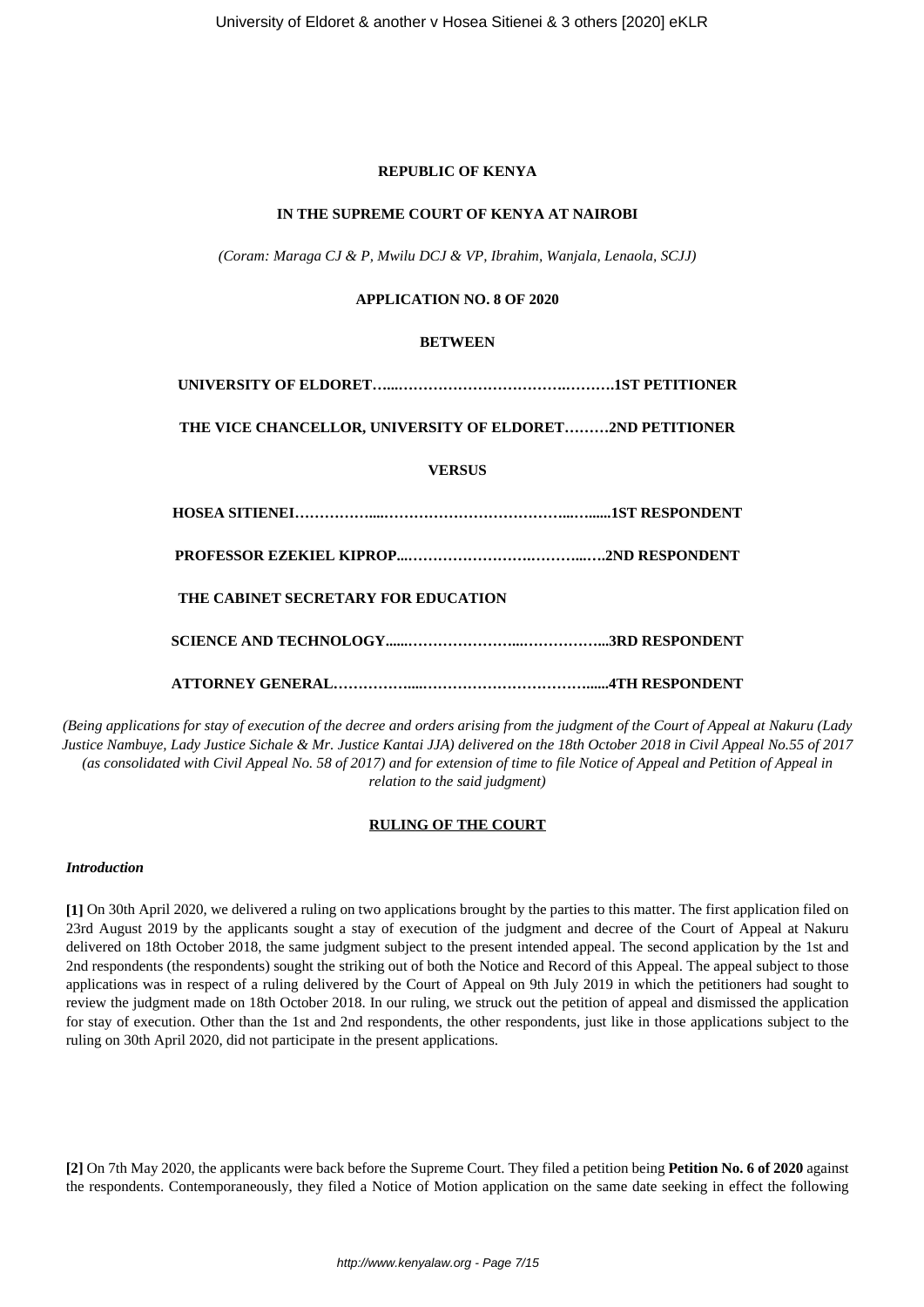prayers:

a) This matter be certified as urgent and service thereof be dispensed with in the first instance.

*b*) This Honourable Court be pleased to grant an interim stay of execution of the judgment and decree of the Court of Appeal at Nakuru made *on the 18th October 2018 in Civil Appeal No.55 of 2017 (as consolidated with Civil Appeal No.58 of 2017) and all proceedings, awards and orders consequential upon the said judgment including the decree emanating from the judgment delivered on 9th July 2019 by the Employment and Labour Relations Court in Nakuru Employment and Labour Relations Court Cases No.3 & 4 of 2019 pending inter partes hearing of this application and pending the hearing and determination of the Petition of Appeal filed herewith;*

*c) This Honourable Court be pleased to grant leave to the applicants to file a Notice of Appeal and Petition out of time against the said decision of the Court of Appeal made on 18th October 2018;*

*d) The Notice of Appeal lodged in the Court of Appeal at Nakuru on 6th May, 2020 and the Petition of Appeal dated 6th May, 2020 be deemed duly filed and to be properly on record;*

*e) This Honourable Court be pleased to direct that the proceedings herein be heard by way of video conference or other appropriate technology pursuant to Rule 3(3) of the Supreme Court Rules 2020;*

*f) The costs of the application be costs in the appeal.*

*[3] The application is supported by the affidavit of STEPHEN ANDITI, the 1st applicant's Legal Officer. The applicants' advocate ERIC GUMBO filed a Supplementary Affidavit dated 7th day of May 2020 in which he annexes the Petition of Appeal No.6 of 2020 filed together with the present application and the Court of Appeal judgment delivered on 18th October 2020, subject to the intended appeal. The applicants also filed written submissions in respect of the application.*

*[4] On 22nd May 2020, the applicants filed another application under certificate of urgency seeking the following prayers:*

a) The application herein be certified as urgent and service thereof be dispensed with in the first instance.

*b)* This Honourable Court be pleased to order interim stay of any execution arising from or relating to the subject matter of the proceedings pending before this Honourable Court, being the Decree and Orders arising from the Judgment of the Court of Appeal at Nakuru delivered on *18th October 2018 in Civil Appeal No.55 of 2017 (as consolidated with Civil Appeal No.58 of 2017) pending the hearing and determination of the application dated 6th May, 2020;*

*c)* The Court be pleased to stay execution proceedings in the Employment and Labour Relations Nakuru ELRC Case No.3 and 4 of 2019, arising from the decision of the Court of Appeal in Civil Appeal No.55 and 58 of 2016, the subject of these proceedings, and in particular the attachment levied on the 1st Applicant's Bank Account No.01021073342500 domiciled at National Bank of Kenya, Eldoret in the credit of the 1st applicant to answer to the Decree for the sum of Shs.38,903,116.60 (Decretal sums) as well as any execution of the 1st Applicant's property in satisfaction of the Decretal sums pending the hearing and determination of the application dated 6th May 2020 *pending the hearing and determination of the Petition of Appeal filed herewith;*

d) *This Honourable Court be pleased to direct that the court file in Nakuru Employment and Labour Relations Court Case No.3 & 4 be transmitted to this Honourable Court for appropriate directions during the hearing of the application dated 6th May 2020.*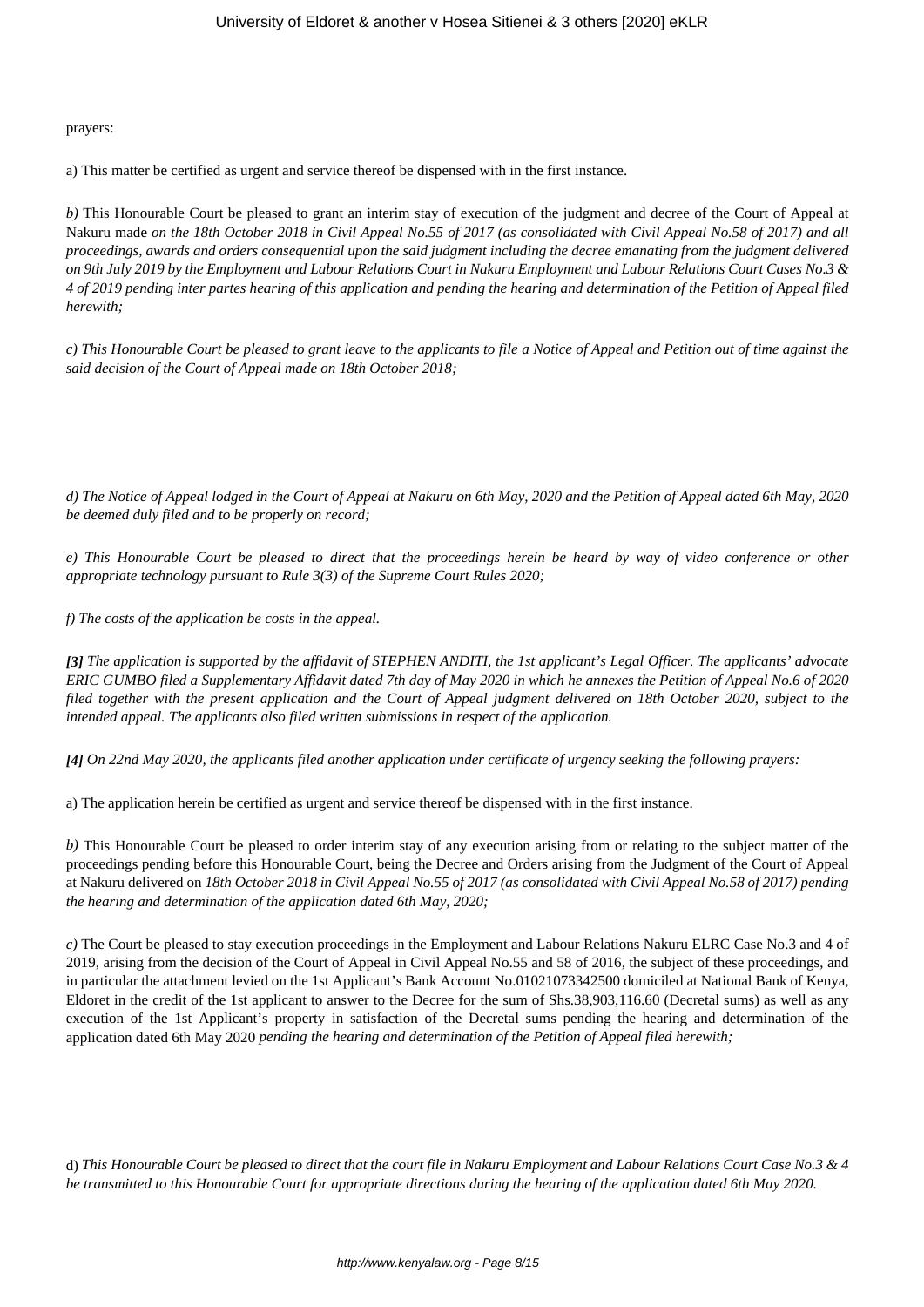This application is further supported by the affidavit of the said Stephen Anditi.

**[5]** The application is grounded on the main fact that while this Court is seized of the application dated 6th May 2020, the 1st and 2nd respondents initiated execution proceedings against the 1st applicant's stated account and obtained a *Decree Nisi* for garnishment of the account in the sum of Shs.38,903,116.60 from the Employment and Labour relations Court at Nakuru which is the exact same subject matter of the application pending before this Court. The Employment and Labour Court had directed the Garnishee to appear in court on 2nd June 2020 to show cause why the *Decree Nisi* should not be made absolute.

**[6]** The applicants further stated that the effect of the execution is to freeze all monies in the 1st applicant's bank account causing unnecessary hardship to the 1st applicant's operations as it is unable to undertake any transactions in relation to the account. That unless this Court intervenes, public funds will be irrecoverably lost to the 1st and 2nd respondents and lead to undermining this Court's judicial authority and integrity and it is necessary to preserve the substratum of both the application dated 6th May 2020, the substantive appeal and the directions made by this Court's Honourable Deputy Registrar on 18th May 2020.

#### *Applicants' case*

**[7]** The submissions filed on 7th May 2020 on behalf of the applicants address three issues – jurisdiction of this Court to entertain appeals in respect of judgments of the Employment and Labour Relations Court on two constitutional proceedings as well as the legality of the appeal judgment in a case where the Court of Appeal acted without jurisdiction contrary to Article 164(3) of the Constitution; the discretionary power of this Court to grant leave to parties to file an appeal out of time and the power, even duty of this Court to preserve the subject matter of such an appeal.

**[8]** The applicants ask the Court to take into consideration certain factors which they deem relevant. These are: that the grave miscarriage of justice occasioned to the applicants by the appeal judgment, the impending execution proceedings of a decree of the Court of Appeal in the sum of Shs.38,903,116.60 which the applicants contend was rendered without jurisdiction will, unless arrested, render the intended appeal academic as per the principles in **Moi High School Kabarak & Another vs Malcolm Bell**; that this is in an appropriate case where the Court should exercise its discretion and grant the order for leave to file an appeal out of time taking into account the principles in **Nicholas Kiptoo Arap Korir Salat vs Independent Electoral and Boundaries Commission & 7 others** [2014] eKLR.

**[9]** The applicants submit that the matter raises constitutional issues in relation to the appeal falling squarely within Article 163(4)(a) of the Constitution. These issues relate to the jurisdiction of the Court of Appeal in which it expanded the scope of its decision beyond the single issue of *res judicata* raised since the ELRC never heard or determined the dispute beyond the issue of *res judicata* and the applicants non derogable right to a fair hearing under Articles 50(1) and 25(c) and to equal protection and benefit of the law under Article 27 of the Constitution.

**[10]** On the prayer for stay, the applicants indicate that this is a proper case for which the prayer should be granted as the appeal is arguable and not frivolous in light of the constitutional questions raised. They proceed to argue that if the orders are not granted, the 1st applicant will suffer substantial losses because it will be required to expend public funds to satisfy the decretal sums amounting to Shs.38,903,116.60 in favour of the 1st and 2nd respondents.

**[11]** On the question of leave to lodge the notice of appeal and appeal out of time, the applicants rely on **Rule 15(1)** of the Supreme Court Rules 2020 which provide for the Court's discretion to extend time and the test set out in **Nicholas Salat** case. They explain the delay by stating that after the delivery of the judgment by the Court of Appeal, the applicants sought to review the same unsuccessfully as their application was dismissed on 9th July 2019. A subsequent petition to this Court in **Petition No.13 of 2019 - University of Eldoret & Anor. vs Hosea Sitienei & 3 others** challenging the review ruling was also dismissed by this Court vide a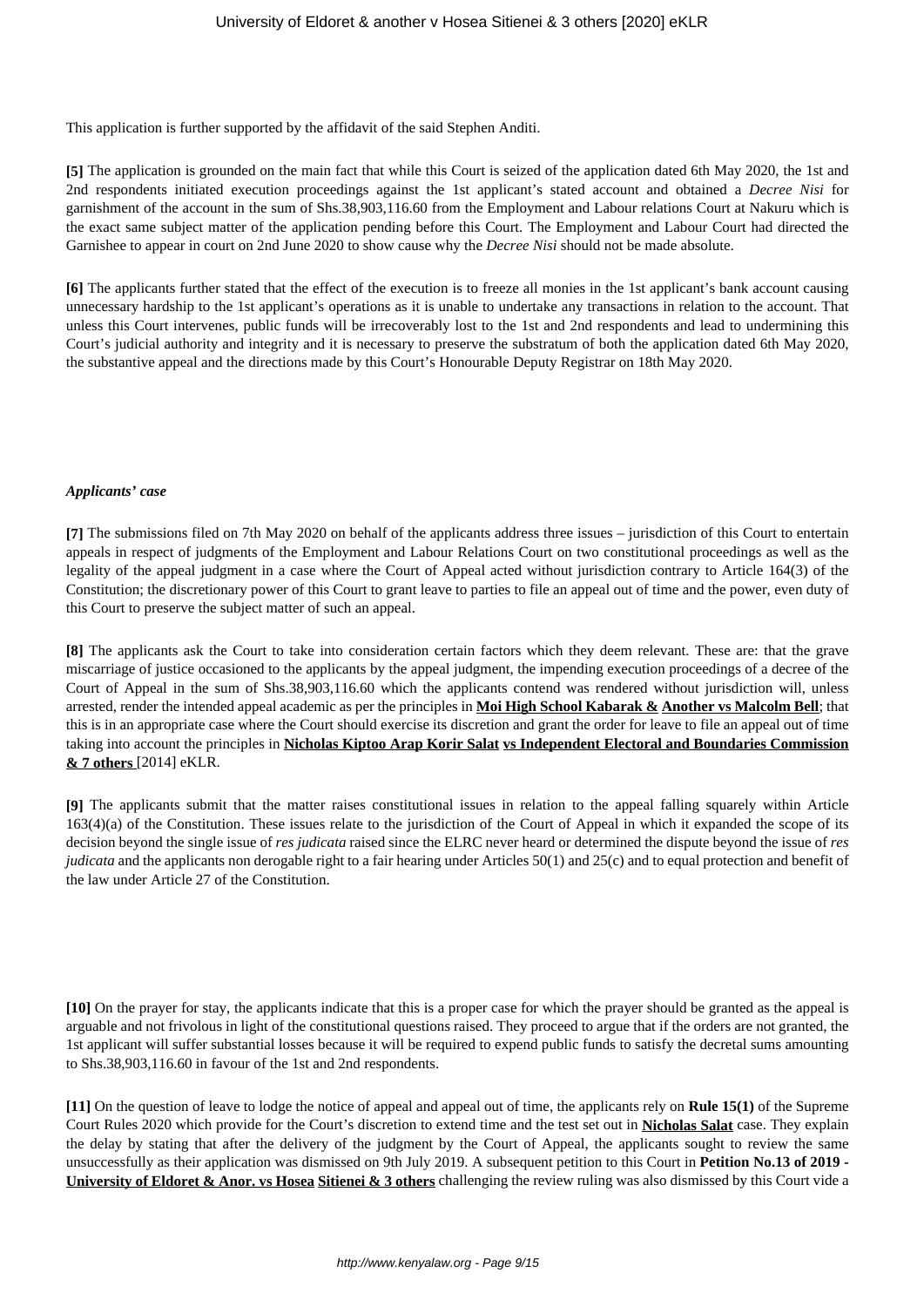ruling made on 30th April 2020. That the applicants, as advised by their counsel, could only pursue one of the rights under the law at a time and whereas the review motion was on a limited question of law, it had the potential, if appropriately determined on the basis of the law, to resolve the whole issue.

**[12]** The applicants maintain that the steps they took reveal the concerted and diligent efforts made to access justice, the applicants not being indolent at any point. Further, the Notice and Petition of Appeal, now pending, have already been lodged with the Court. The applicants refer us to the case of **Hassan Nyanje Charo v Khatib Mwashetani & 3 others** [2014] eKLR and **John Ochanda v Telkom Kenya Limited** [2014] eKLR in which this Court allowed the applicants to file their appeals out of time.

**[13]** The applicants submit that the respondents will not suffer any prejudice if the orders sought are granted as the issues in relation to the Employment and Labour Relations Court petitions between the parties have to date never been determined on merits.

#### *1st and 2nd Respondent's case*

**[14]** In opposition to the application, the 1st respondent, Hosea Sitienei, on his own behalf and on the authority of the 2nd respondent swore a replying affidavit dated 27th May 2020 and filed on 29th May 2020. He denies that their advocates were served with soft copies of the application and petition and were only served on 23rd May 2020. He states that the Court has no jurisdiction to grant the prayers sought in the absence of a proper Notice of Appeal filed before the Court and that in any event the application for stay is overtaken by events, the applicants' account at National Bank of Kenya, Eldoret Branch having already been garnished. He further depones that the application and intended appeal have not been authorized by the University Council whose term has ended making the application and intended appeal incompetent.

**[15]** The 1st respondent states that the decision subject to the intended appeal was made on 18th October 2018 and was not appealed from within fourteen days and the Court has not extended the time. That this application has been brought more than 560 days after the decision was delivered, making the application for stay a non-starter, impish and purely an abuse of the court process. He states that the ignorance of the law on the side of the applicants' legal advisors cannot found a ground for extension of time and the Court cannot deem as properly filed documents lodged in Court after 560 days without authority as that would amount to countenancing egregious actions.

**[16]** He depones further that the applicants were afforded all the opportunities to be heard and the Court is *functus officio* as the issue of the judgment delivered on 18th October 2018 was prosecuted in **Petition No.33 of 2019** but the Court noted that though the same was ingenious, it could not be entertained. He goes on to state that the application is not about prudent expenditure of public resources as casually suggested by the applicants but rather a cash cow by the respondents as the cases have already gobbled up Shs.58,313,158/- in legal fees which is colossal and more than what the respondents were awarded and that the applicants have further paid approximately Shs.15,000,000/- which is astronomical for a public institution funded by taxpayers.

**[17]** The deponent adds that as a former Finance Officer of the 1st applicant, he can tell that the legal fees have skyrocketed since 2015 after the 2nd respondent attempted to kick out of the university those not from her tribe and that the application herein adds to the plethora of applications and appeals for siphoning funds from the university for purposes of self-aggrandizement and flogging a dead horse. He states that the application is mischievous and prays that it should be dismissed with costs.

**[18]** The 1st and 2nd respondents buttress their position through the submissions filed on 29th May 2020. They cite **Board of Governors, Moi High School Kabarak & Another v Malcolm Bell,** SC Applications Nos.12 and 13 of 2012 to assert that in the absence of a pending appeal, no stay orders can arise. They further aver that execution has taken place and the Court should not issue orders *in vacuo* and that the present case is not in public interest as set out in **Gatirau Peter Munya v Dickson Mwenda Kithinji & 2 others** [2014] eKLR. The respondents submit that the applicants have not adduced, at the outset, cogent reasons why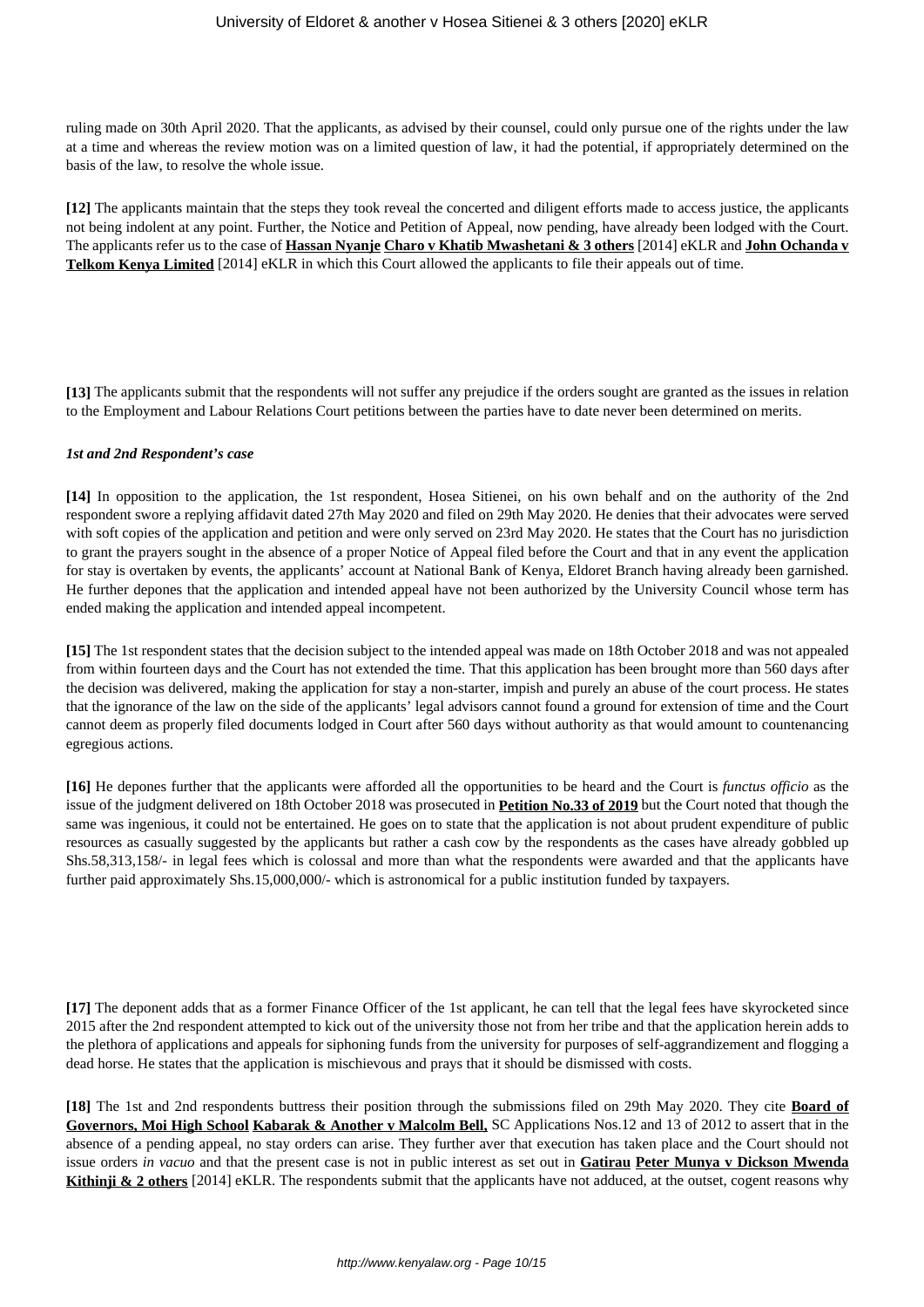the Court should extend time and are merely aimed at pursuing individual interests.

#### *Reply by the applicants*

**[19]** In reply to the 1st and 2nd respondents' affidavit, the applicants filed a further affidavit by Stephen Anditi on 9th June 2020. He asserts that electronic service was effected upon the respondents' advocates through the email used by the said advocates to acknowledge the directions issued by the Court on 18th May 2020 and that the email of service was copied to the Registrar of this Court. An affidavit of service was filed in Court on 22nd May 2020 annexing the hard copy of the email. The said mode of service was in accordance with Practice Directions published vide Gazette Notice No.3137 and 2357. In any event physical service was eventually effected on 23rd May 2020.

**[20]** The deponent avers that the respondents hastily prosecuted the garnishee proceedings before the Employment and Labour Relations Court in Nakuru in a deliberate effort to take the subject matter out of the 1st applicant's reach before the conclusion of this Court's proceedings. He depones that the Garnishee Order absolute was eventually issued on 4th June 2020. He believes that the ruling on the garnishee proceedings does not affect the substantive cause of action as the application No.8 of 2020 and Petition No.6 of 2020 ought to be considered on the merits and appropriate findings made in the interests of justice.

**[21]** He disputes the contention that the court is *functus officio* or lacks jurisdiction adding that the court merely pointed out its jurisdiction under Article 163(4) and **Petition No.33 of 2019** and **Petition No. 6 of 2020** relate to separate and distinct decisions.

**[22]** The affidavit points out that the issues relating to payment vouchers and legal fees payable to the applicants' lawyers have no bearing to the dispute, are deviously crafted to divert the Court from addressing the real issues in controversy and are part of a choreographed smear and defamatory campaign against the applicants and their advocates on record, the entire contents of some of the 1st respondents affidavit having been published in the Standard Newspaper of 30th May 2020, barely 24 hours after filing in the Court. Shortly after the publication, attempts were made to disseminate the falsehoods through various bloggers and other social media actors following the tangent of the story in the *Standard* Newspaper*.*

**[23]** The applicant accuses the respondents of orchestrating chaos and unrest in the University seeking to oust the Vice Chancellor solely on the basis of her ethnicity. The applicants point out that they should not be faulted for expenditure defending themselves over a multiplicity of suits numbering over sixteen, eleven of which were initiated by the respondents against the applicants.

#### *Issues for determination*

**[24]** From the foregoing, the following issues arise for determination:

*a) Whether to extend time within which to file the appeal; and*

b) *Whether to grant the orders of stay*.

#### *Analysis*

**[25]** Before delving into the merits of the matter, we note that these are no ordinary applications where we merely focus on the prayers sought and exercise our discretion. The present applications come on the backdrop of previous court process before us by the same applicants arising, yet again, from the same decision of the Court of Appeal made on 18th October 2018.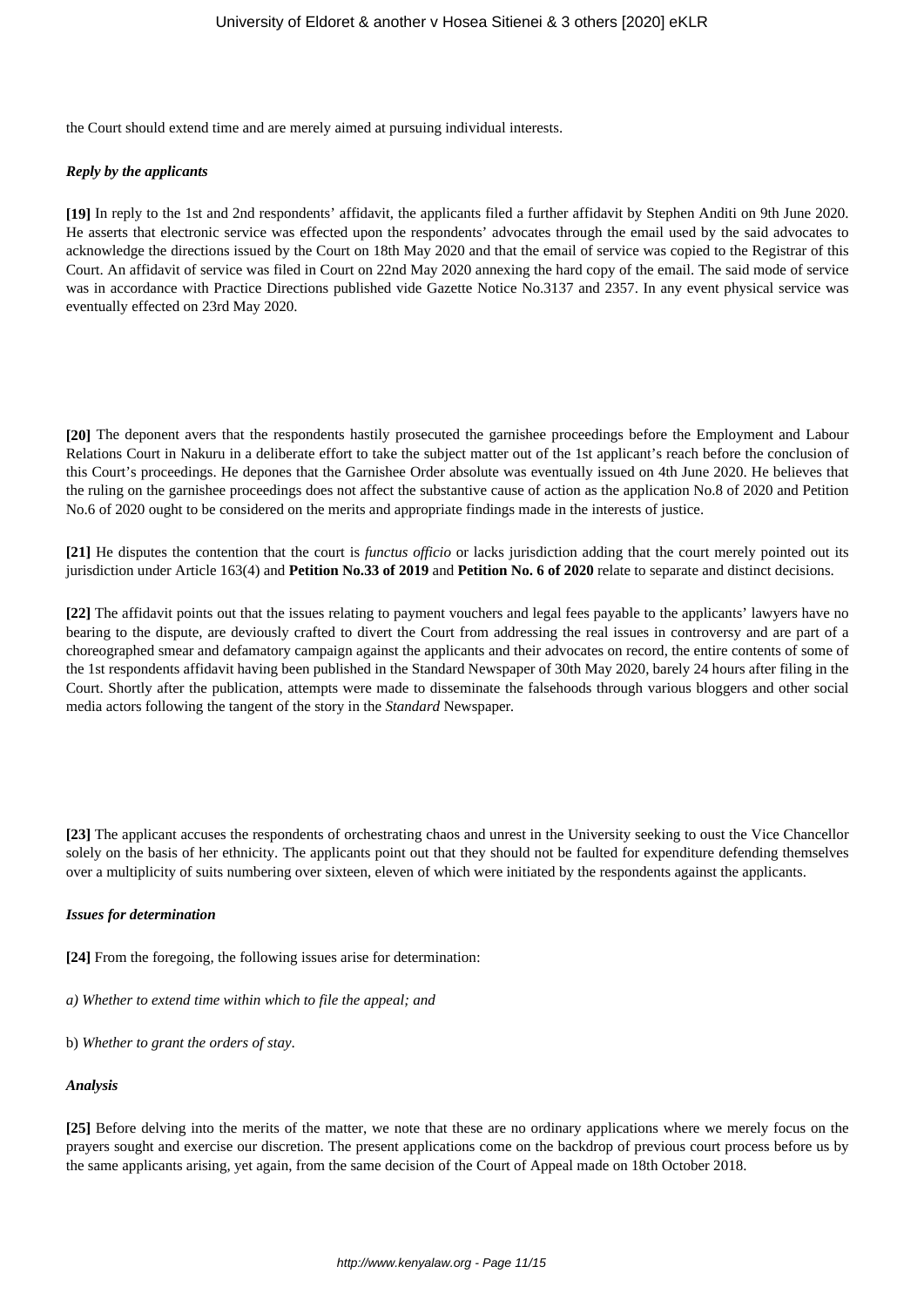**[26]** Briefly, the 1st and 2nd respondents were the 1st applicant's Finance Officer and Deputy Vice Chancellor, Finance and Administration respectively. In July 2015, they were suspended from duty pending investigations on allegations of involvement in the unrests at the 1st applicant at the time. They filed suit before the Employment and Labour Relations Court (ELRC) at Nakuru (No.8 of 2015) seeking to stop the intended investigations. On 6th November 2015, Radido J., declined to halt the investigations directing the 1st applicant to serve them with the investigation results before undertaking any disciplinary action against them. The 1st applicant instead commenced disciplinary proceedings prompting the respondents to separately file petitions (Nos. 1 and 2 of 2016) seeking similar reliefs. The ELRC did not interfere with the disciplinary process and the respondents were subsequently terminated from employment.

**[27]** Dissatisfied, the duo filed, at the ELRC, **Petitions numbers 10 and 11 of 2016** challenging their termination for being unlawful, irregular and illegal, contending that it violated constitutional and statutory provisions and the orders of 6th November 2015. They also contended that as constituted, the University Council did not have the mandate to undertake disciplinary process and accordingly sought declaratory reliefs or in the alternative, compensation. The applicants opposed the petitions contending that they were *res judicata*; that they were misconceived for merely raising personal and private law issues disguised as constitutional issues; that the disciplinary process was fair and lawful; and that members of the 1st applicant's Council were legally in office.

**[28]** By a judgment dated 24th November 2016, the petitions were dismissed by Marete J. as being *res judicata.* The respondents' separate appeals were consolidated by the Court of Appeal and allowed through the judgment dated 18th

October 2018. The Court of Appeal also dismissed the applicants' applications for review provoking **Petition of Appeal No.33 of 2020** before us which was struck out as per our ruling on 30th April 2020 the details of which we need not rehash.

**[29]** In the same breadth, we also do not find it necessary to make a finding on whether the respondents were duly served electronically or not. The important consideration is that the 1st and 2nd respondents were eventually in a position to respond to the applications by filing the replying affidavit, submissions and list and digest of authorities and articulate their position before the Court.

#### *a) Extension of time*

**[30]** It is trite that we have jurisdiction to extend time and the exercise of that jurisdiction is an issue of our judicial discretion. **Rule 15(2)** of the **Supreme Court Rules 2020** is instructive on this issue. Moreover, this Court has considered and laid down several principles as was pointed out by the parties. We re-emphasize the principles in the **Nicholas Salat case** (supra) and in particular consideration on whether the applicants have a reasonable reason to explain their delay to the Court's satisfaction.

**[31]** The main contention by the applicants is that they have sustained a diligent quest for justice only that they relied on their advocates' honest belief and advice in pursuing a review of the Court of Appeal judgment and subsequent appeal against that before the Supreme Court. This course, unfortunately for them, did not yield their expected outcome and they now seek another opportunity to go at it albeit by way of appeal on the substantive judgment of the Court of Appeal. The applicants further invoke a public interest consideration bearing in mind the nature of the institution and its funding from public coffers. This public interest angle is strenuously objected to by the 1st and 2nd respondents who instead allege that the proceedings are a cash cow for the applicants to expend extraneous amounts in legal fees. With respect to the respondents, we think this approach is unnecessary as the issue before the Courts was never about the legal fees payable to the counsel. This in our view is a factual matter below our scope especially as a second appellate Court and particularly at this interlocutory stage.

**[32]** The respondents maintain that the reasons offered by the applicants are not plausible, the delay is inordinate and the ignorance of the law by the applicants in pursuit of their action is no defence. In any event, the applicants have not filed their Notice of Appeal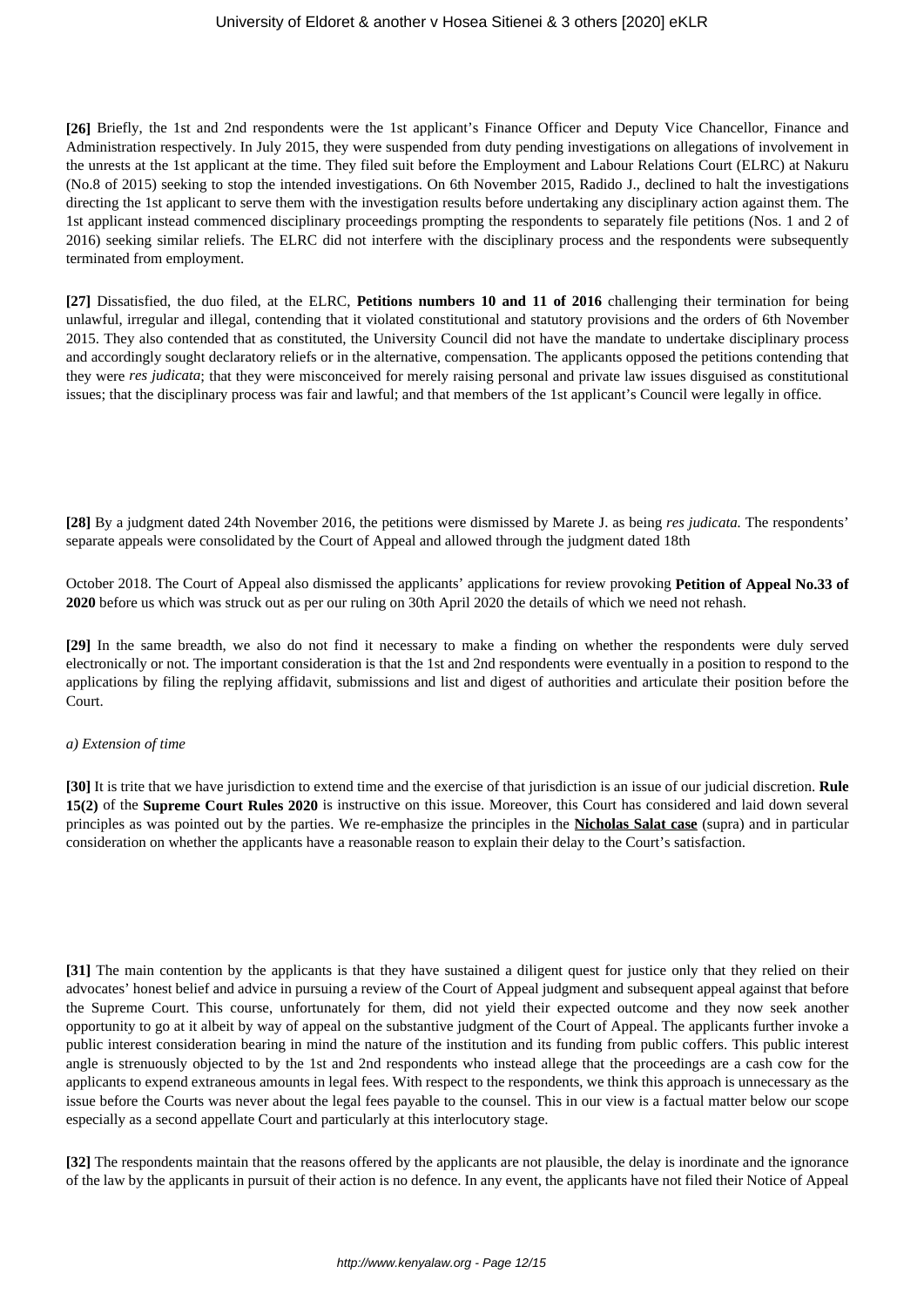which is a jurisdictional prerequisite for the court to entertain the matter further.

**[33]** It is evident that following the decision of the Court of Appeal, the applicants were faced with two options – to, either file for review of the decision to the same Court or pursue an appeal before this Court within either of the applicable jurisdictional contours. The applicants, as advised by their advocates, chose the former. We agree with the applicants' advocates that they could not concurrently pursue both options as that would be an outright abuse of judicial process. However, following from our decision in *Fahim Yasin Twaha v. Timamy Issa Abdalla & 2 Others* [2015] eKLR, where a litigant has more than one option to pursue, he/ she must settle on one of them. The decision on which course to pursue is taken in advance and once it is taken, the other option is no longer available or placed in abeyance to be reverted to at a later stage in the event the initial option does not succeed. This means that when choosing, the litigant is expected to choose the best available option since she may not have any further recourse.

**[34]** We therefore note that when the applicants preferred to pursue review of the decision, as they were entitled to, that was the best option in their assessment even if it turned out to be unsuccessful. Allowing them to take the second option at this stage, as if they never exercised the first option in the first place, would not only contribute to protracting litigation but also defeat the whole essence of finality of the litigation process. This would mean that precious judicial time and resources would have been unnecessarily expended in not settling the dispute but rather satisfying the litigants' options to cherry pick and engage in trial and error at the altar of judicial process without the attendant consequences.

**[35]** The delay which the applicants seek to be excused from is largely as a result of the applicants' pursuit of the review process before the Court of Appeal and the resultant appeal before the Supreme Court. This delay, the 1st and 2nd respondents indicate is 560 days which the applicants do not contest. Whereas the applicants may have diligently been pursuing their options whose success may have had an implication on the need for these proceedings, we are not inclined to accept such explanation based on what we have already stated.

**[36] Rule 36** of the **Supreme Court Rules 2020** provides for the filing of a Notice of Appeal within fourteen days of a decision of the Court of Appeal from which an intended appeal is founded. The filing of a Notice of Appeal is not premised on any occurrence or condition to be fulfilled by the appellant. The filing of a Notice of Appeal signifies the intention to appeal. The applicants appreciated as much in filing their Notice of Appeal against the review decision of the Court of Appeal. The applicants cannot therefore be heard to argue that they did not know the importance of this step. The applicants have not explained why they never attempted to comply with this important step at the time.

**[37]** Having said so, we echo our previous position that filing of the Notice of Appeal is a jurisdictional prerequisite. The prevailing circumstances specific to this case make it very difficult for the Court to evaluate any satisfactory reasons that excuse the applicants from this apparent non-compliance. Moreover, as we noted in **Nicholas Salat** case, the purported filing of a Notice of Appeal and Petition of Appeal without the requisite leave cannot be sanctified by the Court, notwithstanding that a case number was issued to the applicants. The alleged Notice of Appeal and Petition of Appeal therefore have to be struck out from the Court record for having been 'filed' without Court sanction and out of time. The Notice of Appeal not having been filed on time, the Court cannot resuscitate anything in this matter.

**[38]** The inevitable conclusion we must draw on this issue is that the prayer for extension of time must fail, and it is so ordered.

## *b) Whether to grant orders of stay*

**[39]** In the absence of a subsisting appeal as we have found above, the prayers for stay in both applications are superfluous. The principles for grant of orders of stay were enunciated in **Board of Governors, Moi High School Kabarak & Another** case (supra) the principle objective of which being to preserve the subject matter of an appeal. The applicant must satisfy the Court that the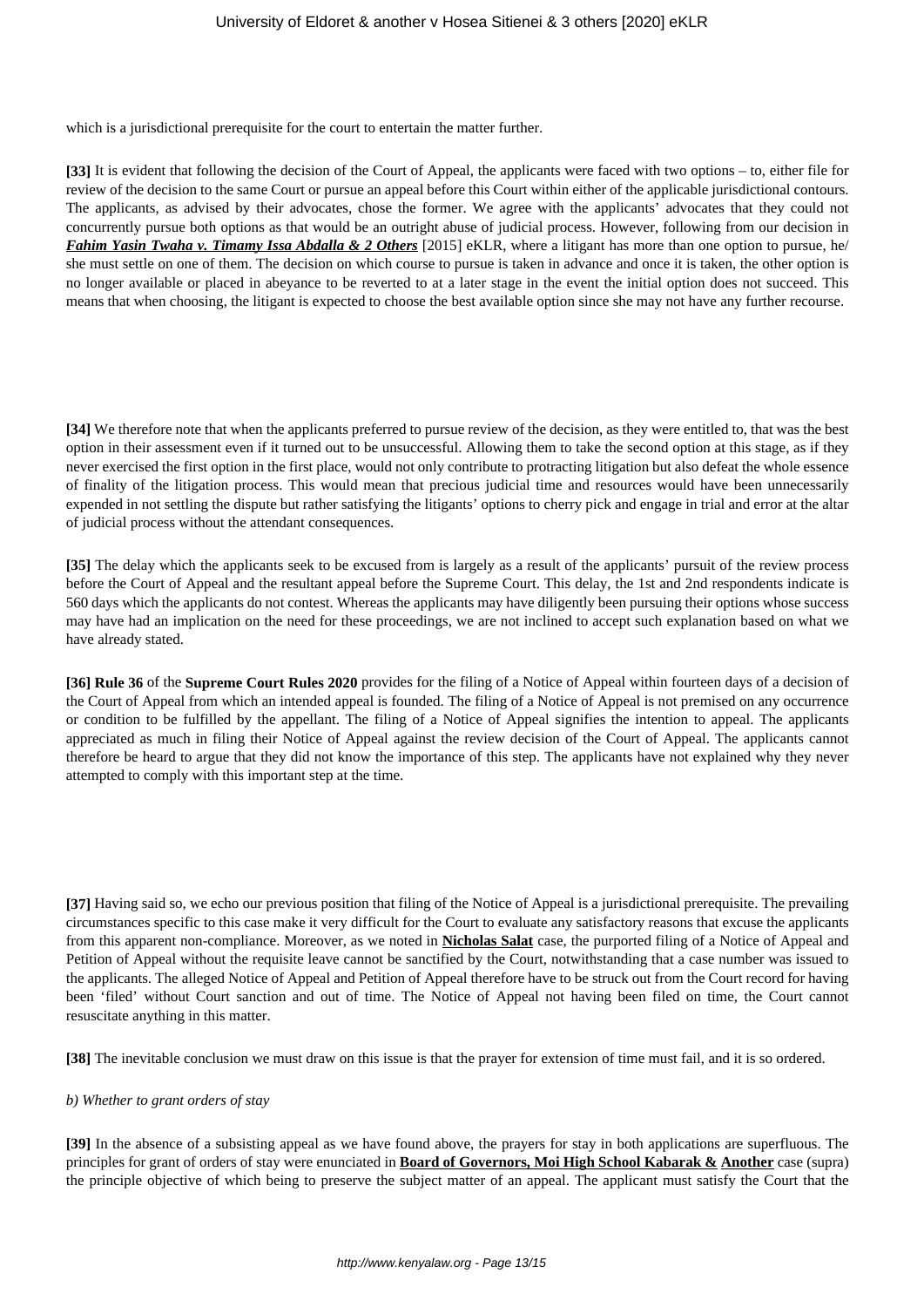intended appeal is arguable and not frivolous, and that unless the stay order sought is granted, the appeal or intended appeal would be rendered nugatory.

**[40]** Applying this to the facts, there is no doubt that the applicants' intended appeal would, but for our finding, been arguable. The applicants sought to challenge the manner in which the Court of Appeal exercised its jurisdiction and how this related to Articles 25 and 50 of the Constitution. The issues raised in the matter relate to the Court's determination of the doctrine of *res judicata* a similar issue pending before Court as in *John Florence Maritime Services Limited case* (supra).

**[41]** As for the other consideration whether or not the intended appeal would be rendered nugatory, the applicants' position is contradictory. While the applicants in the affidavit in support of the application filed on 22nd May 2020 at paragraph 15 indicate that the orders sought are necessary to preserve the substratum of both proceedings pending before the Court, their position changed upon the conclusion of the garnishee proceedings. Paragraph 9 of the Further Affidavit filed on 5th June 2020 on behalf of the applicants indicate that the substantive cause of action set out in Petition No.6 of 2020 is not at all affected by the ruling in the garnishee proceedings and that the matter should be considered on the merits and appropriate findings made in the interests of justice.

**[42]** In our view, the garnishee proceedings are as a result of lawful legal process arising from a decree issued by a competent Court. This in itself cannot therefore justify grant of stay particularly in the wake of the status of the appeal as already found. Accordingly, we are not persuaded to grant stay orders under the circumstances as it would serve no purpose.

**[43]** Before we conclude, we note that there was certain conduct involving the use of social media that we found unbecoming. Though that may not be directly linked to the applications, we expect decorum from litigants and especially counsel as officers of the Court. Matters before the Court should best be litigated and left to the Court for determination. It is not a coincidence that the 1st and 2nd respondents' averments found their way to the media both print and by bloggers. Whereas this may not have a bearing on the Court's decision, we need to emphasize that as officers of the Court, Counsel should be able to advise their Clients accordingly on their conduct relating to matters *sub judice*.

**[44]** In conclusion, the parties have had their share of litigation and we would not want to extend it any further, more so on the limited issue of costs as a result of these applications. There must be an end to litigation however much the applicants are dissatisfied.

#### **Determination**

**[45]** In the end we disallow the applications and make the following orders:

- a) The application dated 6th May 2020 and filed on 7th May 2020 is hereby dismissed.
- b) The application dated 22nd May 2020 and filed on 22nd May 2020 is hereby dismissed;
- c) The petition of appeal dated 6th May 2020 and filed on 7th May 2020 is struck out;
- d) Each party shall bear their own costs.

It is so ordered.